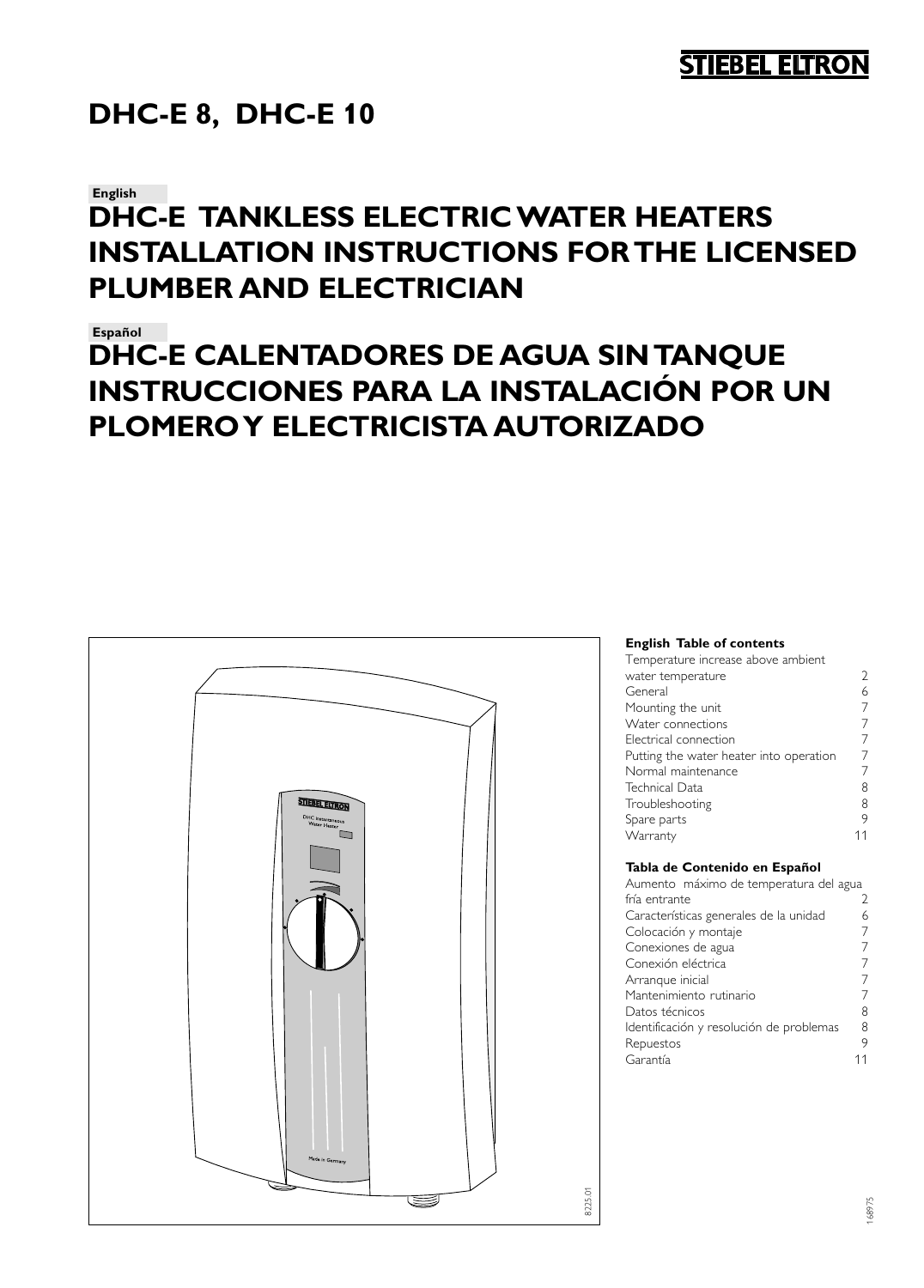# **Maximum temperature increase above ambient water temperature Aumento máximo de temperatura del agua fría entrante**

**English Español** Cold water **inlet temperature** Warm water **flow rate** [ GPM ] Warm water **outlet temperature** *DHC-E 8 @ 208 V 5.4 0.55 0.66 0.79 0.98 1.29 @ 240 V* 7.2 **0.73** 0.88 1.05  $\boxed{\text{Typ}/\text{Type}}$  kW  $\boxed{40 \text{ °F}}$  50 °F 59 °F 68 °F 77 °F

| <b>DHC-E 10</b> | @ 208 V 7.2<br>@ 240 V 9.6       |     | 0.73<br>0.98                 | 0.88<br>1.17                       | 1.05<br>1.40      | 1.30<br>1.74 | 1.72<br>2.30 |  |  |
|-----------------|----------------------------------|-----|------------------------------|------------------------------------|-------------------|--------------|--------------|--|--|
| 40 °C           |                                  |     |                              | Warm water <b>flow rate</b> [GPM ] |                   |              |              |  |  |
|                 | Warm water<br>outlet temperature |     | Cold water inlet temperature |                                    |                   |              |              |  |  |
| Typ / Type      |                                  | kW  | $4^{\circ}$ C                |                                    | 10 °C 15 °C 20 °C |              | 25 °C        |  |  |
| DHC-E8          | @ 208 V 5.4<br>@ 240 V 7.2       |     | 2.1<br>2.8                   | 2.5<br>3.3                         | 3.0<br>4.0        | 3.7<br>4.9   | 4.9<br>6.5   |  |  |
| <b>DHC-E 10</b> | @ 208 V<br>@ 240 V 9.6           | 7.2 | 2.8<br>3.7                   | 3.3<br>4.4                         | 4.0<br>5.3        | 4.9<br>6.6   | 6.5<br>8.7   |  |  |

| 105 $\degree$ F<br>Temperatura<br>del agua caliente |                                  | Flujo de agua caliente [ GPM ]   |                                |              |                   |                                  |              |
|-----------------------------------------------------|----------------------------------|----------------------------------|--------------------------------|--------------|-------------------|----------------------------------|--------------|
|                                                     |                                  | Agua fría temperatura de entrada |                                |              |                   |                                  |              |
| Tipo                                                |                                  | kW                               | 40 °F                          | 50 °F        | 59 °F             | 68 °F                            | 77 °F        |
| DHC-E8                                              | @ 208 V 5.4<br>@ 240 V           | 7.2                              | 0.55<br>0.73                   | 0.66<br>0.88 | 0.79<br>1.05      | 0.98<br>1.30                     | 1.29<br>1.72 |
| <b>DHC-E 10</b>                                     | $@$ 208 V 7.2<br>@ 240 V 9.6     |                                  | 0.73<br>0.98                   | 0.88<br>1.17 | 1.05<br>1.40      | 1.30<br>1.74                     | 1.72<br>2.30 |
|                                                     | 40 $^{\circ}$ C                  |                                  | Flujo de agua caliente [ GPM ] |              |                   |                                  |              |
|                                                     |                                  |                                  |                                |              |                   |                                  |              |
|                                                     | Temperatura<br>del agua caliente |                                  |                                |              |                   | Agua fría temperatura de entrada |              |
| Tipo                                                |                                  | kW                               | $4^{\circ}$ C                  |              | 10 °C 15 °C 20 °C |                                  | 25 °C        |
| DHC-E8                                              | @ 208 V 5.4<br>@ 240 V           | 7.2                              | 2.1<br>2.8                     | 2.5<br>3.3   | 3.0<br>4.0        | 3.7<br>4.9                       | 4.9<br>6.5   |

|                                  | 113 $\degree$ F                                     |     |                              | Warm water flow rate [GPM]                                 |                |              |              |  |
|----------------------------------|-----------------------------------------------------|-----|------------------------------|------------------------------------------------------------|----------------|--------------|--------------|--|
| Warm water<br>outlet temperature |                                                     |     | Cold water inlet temperature |                                                            |                |              |              |  |
| Typ / Type                       |                                                     | kW  | 40 °F                        | 50 °F                                                      | 59 °F          | 68 °F        | 77 °F        |  |
| DHC-E8                           | @ 208 V 5.4<br>@ 240 V 7.2                          |     | 0.50<br>0.65                 | 0.57<br>0.76                                               | 0.67<br>0.89   | 0.80<br>1.07 | 1.0<br>1.34  |  |
| <b>DHC-E 10</b>                  | @ 208 V 7.2<br>@ 240 V 9.6                          |     | 0.65<br>0.87                 | 0.76<br>1.02                                               | 0.89<br>1.19   | 1.07<br>1.42 | 1.34<br>1.78 |  |
|                                  | 45 $^{\circ}$ C<br>Warm water<br>outlet temperature |     |                              | Warm water flow rate [GPM]<br>Cold water inlet temperature |                |              |              |  |
| Typ / Type                       |                                                     | kW  | $4^{\circ}$ C                | 10 °C                                                      | $15^{\circ}$ C | 20 °C        | 25 °C        |  |
| DHC-E8                           | @ 208 V 5.4<br>@ 240 V 7.2                          |     | 1.9<br>2.5                   | 2.2<br>2.9                                                 | 2.5<br>3.4     | 3.0<br>4.0   | 3.8<br>5.1   |  |
| <b>DHC-E 10</b>                  | @ 208 V<br>@ 240 V 9.6                              | 7.2 | 2.5<br>3.3                   | 2.9<br>3.9                                                 | 3.4<br>4.5     | 4.0<br>5.4   | 5.1<br>6.7   |  |

|                     | 125.6 °F                         |     |                                    |                              |              |                   |             |
|---------------------|----------------------------------|-----|------------------------------------|------------------------------|--------------|-------------------|-------------|
|                     | Warm water<br>outlet temperature |     | Cold water inlet temperature       |                              |              |                   |             |
| Typ / Type          |                                  | kW  | 59 °F<br>50 °F<br>68 °F<br>40 °F   |                              |              |                   | 77 °F       |
| DHC-E8              | @ 208 V $5.4$<br>@ 240 V 7.2     |     | 0.42<br>0.56                       | 0.48<br>0.64                 | 0.55<br>0.73 | 0.63<br>0.84      | 0.75<br>1.0 |
| <b>DHC-E 10</b>     | @ 208 V<br>@ 240 V 9.6           | 7.2 | 0.56<br>0.75                       | 0.64<br>0.86                 | 0.73<br>0.97 | 0.84<br>1.12      | 1.0<br>1.33 |
| 52 °C<br>Warm water |                                  |     | Warm water <b>flow rate</b> [GPM ] |                              |              |                   |             |
|                     |                                  |     |                                    |                              |              |                   |             |
|                     | outlet temperature               |     |                                    | Cold water inlet temperature |              |                   |             |
| Typ / Type          |                                  | kW  | $4^{\circ}$ C                      |                              |              | 10 °C 15 °C 20 °C | 25 °C       |
| DHC-E8              | @ 208 V 5.4<br>@ 240 V 7.2       |     | 1.6<br>2.1                         | 1.8<br>2.4                   | 2.1<br>2.8   | 2.4<br>3.2        | 2.8<br>3.8  |

| 113 °F                           |                                           |                                  | Flujo de agua caliente [ GPM ] |                                                                                  |               |              |              |  |
|----------------------------------|-------------------------------------------|----------------------------------|--------------------------------|----------------------------------------------------------------------------------|---------------|--------------|--------------|--|
| Temperatura<br>del agua caliente |                                           | Agua fría temperatura de entrada |                                |                                                                                  |               |              |              |  |
| Tipo                             |                                           | kW                               | 40 °F                          | 50 °F                                                                            | 59 °F         | 68 °F        | 77 °F        |  |
| DHC-E8                           | @ 208 V 5.4<br>@ 240 V                    | 7.2                              | 0.50<br>0.65                   | 0.57<br>0.76                                                                     | 0.67<br>0.89  | 0.80<br>1.07 | 1.0<br>1.34  |  |
| <b>DHC-E 10</b>                  | @ 208 V 7.2<br>@ 240 V 9.6                |                                  | 0.65<br>0.87                   | 0.76<br>1.02                                                                     | 0.89<br>1.19  | 1.07<br>1.42 | 1.34<br>1.78 |  |
|                                  | 45 °C<br>Temperatura<br>del agua caliente |                                  |                                | Flujo de agua caliente $\lceil$ GPM $\rceil$<br>Agua fría temperatura de entrada |               |              |              |  |
| Tipo                             |                                           | kW                               | $4^{\circ}C$                   |                                                                                  | $10 °C$ 15 °C | 20 °C        | 25 °C        |  |
| DHC-E8                           |                                           | 5.4                              | 1.9                            |                                                                                  |               |              |              |  |
|                                  | @ 208 V<br>@ 240 V                        | 7.2                              | 2.5                            | 2.2<br>2.9                                                                       | 2.5<br>3.4    | 3.0<br>4.0   | 3.8<br>5.1   |  |

|                                  | 125.6 °F                         |                                  | Flujo de agua caliente [ GPM ] |                                  |              |              |             |
|----------------------------------|----------------------------------|----------------------------------|--------------------------------|----------------------------------|--------------|--------------|-------------|
| Temperatura<br>del agua caliente |                                  | Agua fría temperatura de entrada |                                |                                  |              |              |             |
| Tipo                             |                                  | kW                               | 40 °F                          | 50 °F                            | 59 °F        | 68 °F        | 77 °F       |
| DHC-E8                           | @ 208 V $5.4$<br>@ 240 V         | 77.2                             | 0.42<br>0.56                   | 0.48<br>0.64                     | 0.55<br>0.73 | 0.63<br>0.84 | 0.75<br>1.0 |
| <b>DHC-E 10</b>                  | @ 208 V<br>@ 240 V 9.6           | 7.2                              | 0.56<br>0.75                   | 0.64<br>0.86                     | 0.73<br>0.97 | 0.84<br>1.12 | 1.0<br>1.33 |
|                                  | 52 °C                            |                                  | Flujo de agua caliente [ GPM ] |                                  |              |              |             |
|                                  | Temperatura<br>del agua caliente |                                  |                                | Agua fría temperatura de entrada |              |              |             |
| Tipo                             |                                  | kW                               | 4°C                            |                                  | 10 °C 15 °C  | 20 °C        | 25 °C       |
| DHC-E8                           | @ 208 V $5.4$<br>@ 240 V  7.2    |                                  | 1.6<br>2.1                     | 1.8<br>2.4                       | 2.1<br>2.8   | 2.4<br>3.2   | 2.8<br>3.8  |
| <b>DHC-E 10</b>                  | @ 208 V<br>@ 240 V               | 7.2<br>9.6                       | 2.1<br>2.8                     | 2.4<br>3.2                       | 2.8<br>3.7   | 3.2<br>4.3   | 3.8<br>5.0  |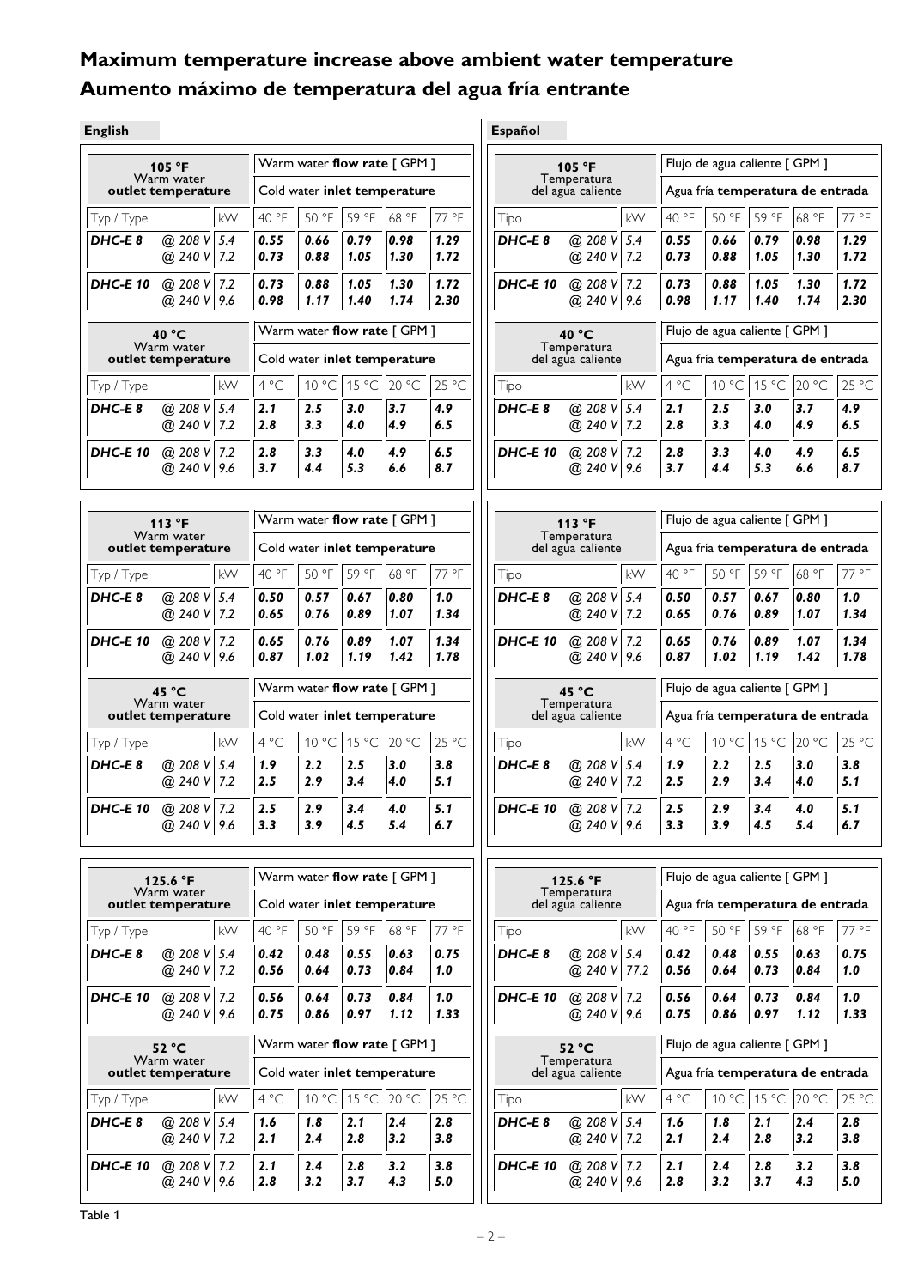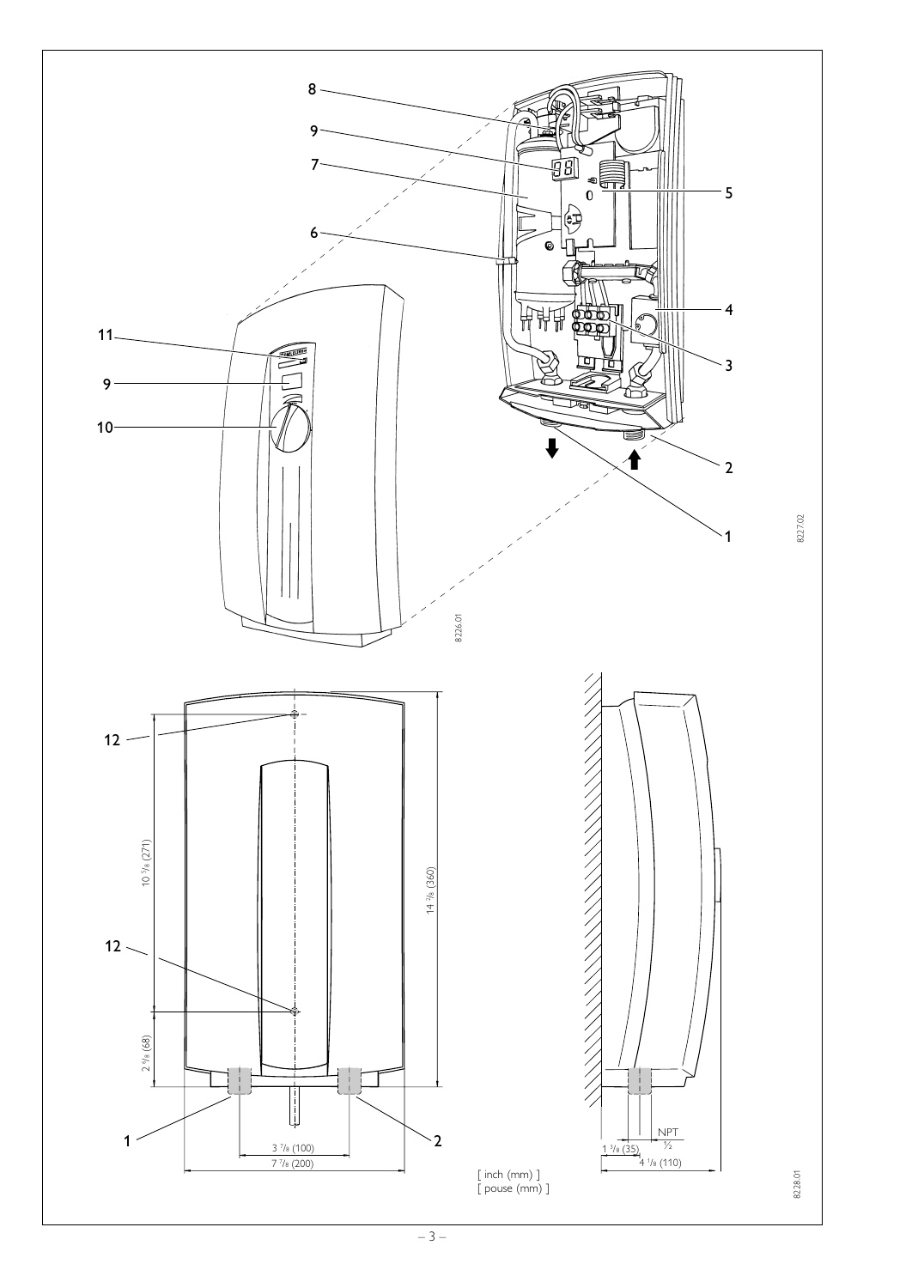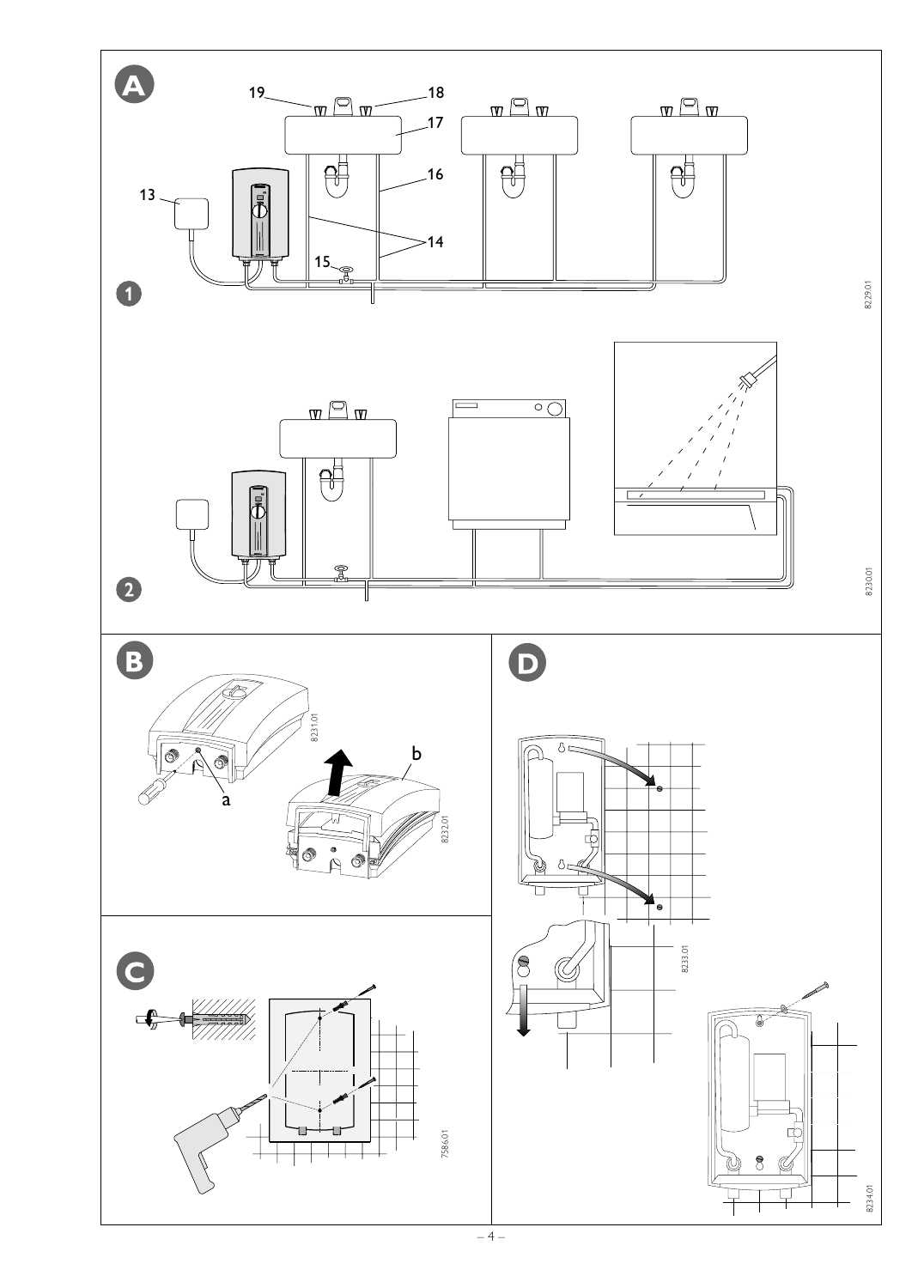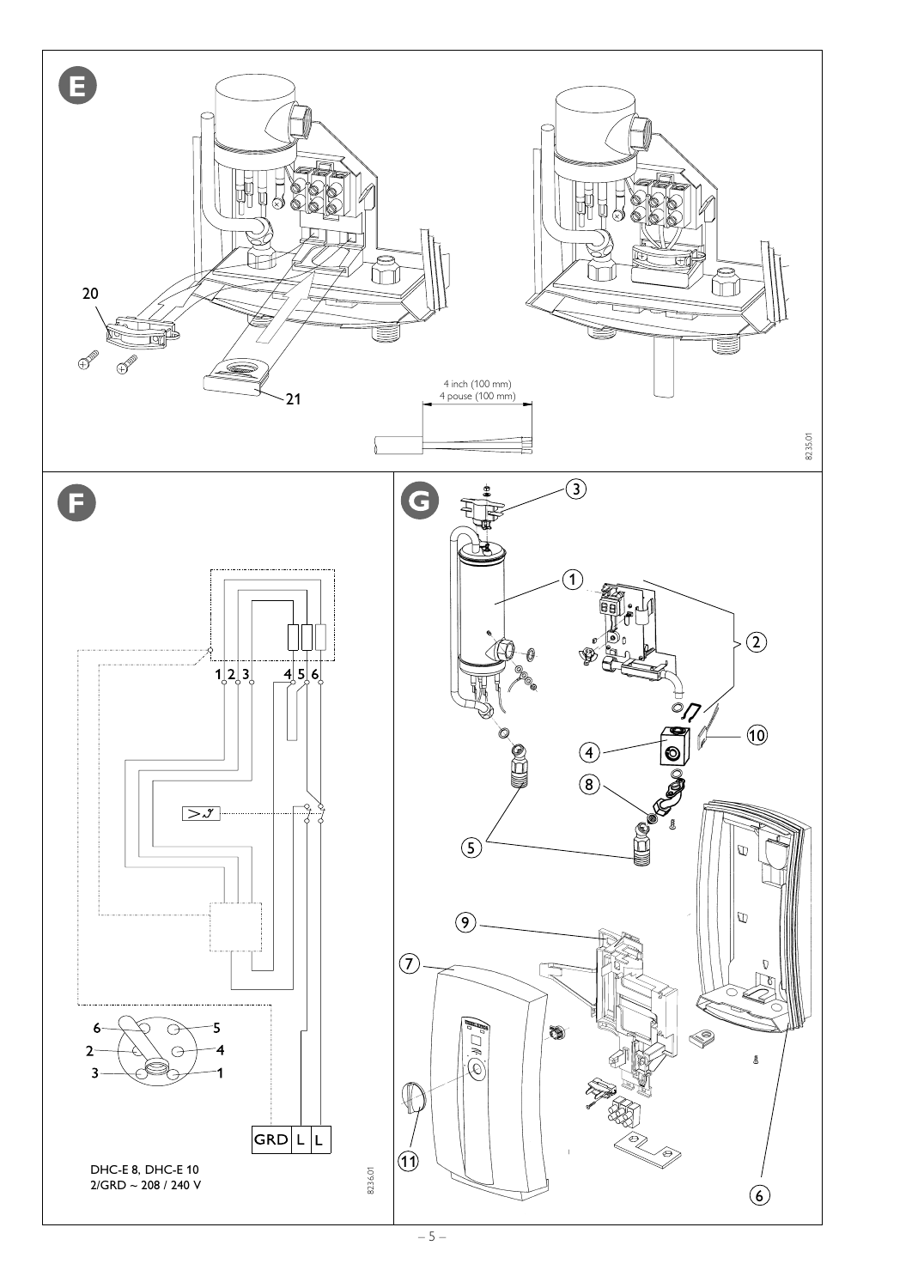THIS MANUAL MUST BE READ CAREFULLY BEFORE ATTEMPTING TO INSTALL THE DHC-E WATER HEATER. IF YOU DO NOT FOLLOW THE SAFETY RULES OR THE INSTRUCTIONS OUTLINED IN THIS MANUAL, THE UNIT MAY NOT OPERATE PROPERLY AND IT COULD CAUSE PROPERTY DAMAGE, SERIOUS BODILY INJURY AND/OR DEATH.

STIEBEL ELTRON, INC. WILL NOT BE LIABLE FOR ANY DAMAGES BECAUSE OF FAILURE TO COMPLY WITH THE INSTALLATION AND OPERATING INSTRUCTIONS OUTLINED IN THIS MANUAL OR BECAUSE OF IMPROPER USE. IMPROPER USE INCLUDES THE USE OF THIS APPLIANCE TO HEAT ANY LIQUID OTHER THAN WATER. FAILURE TO COMPLY WITH THE INSTALLATION AND OPERATING INSTRUCTIONS OR IMPROPER USE VOIDS WARRANTY. NEVER REMOVE THE UNIT'S PLASTIC COVER UNLESS THE ELECTRICITY IS TURNED OFF.

IF YOU HAVE ANY QUESTIONS REGARDING THE INSTALLATION OR OPERATION OF THIS WATER HEATER, OR IF YOU NEED AN ADDITIONAL INSTALLATION MANUAL, PLEASE CALL OUR TECHNICAL SERVICE LINE AT 800-582-8423 (USA AND CANADA ONLY). IF YOU ARE CALLING FROM OUTSIDE THE U.S. AND CANADA, PLEASE CALL USA 413-538-7850 AND WE WILL REFER YOU TO A QUALIFIED STIEBEL ELTRON SERVICE REPRESENTATIVE IN YOUR AREA.

## **Legend to figures**

- 1 Hot water connection
- 2 Cold water connection
- 3 Wiring block
- 4 Flow sensor
- 5 Electronic control unit
- 6 Temperature sensor
- 7 Heating system
- 8 Safety thermal cut out
- 9 Display
- 10 Temperature adjustment rotary switch
- 11 "Power" light
- 12 Mounting holes
- 13 Electrical junction box
- 14 Water supply line for faucet installation
- 15 Shut-off valve
- 16 1/2" main pipe
- 17 Sink
- 18 Cold valve (right)
- 19 Hot valve (left)
- 20 Wire strain relief clamp
- 21 Wire inlet

### **General**

The DHC-E tankless water heater differs from conventional storage type water heaters in several ways. It does not store hot water. Instead, water is heated instantaneously as it flows through the unit. Due to the absence of stand-by losses, the DHC-E offers greater energy efficiency than storage type water heaters.

The input of heat into the water is electronically controlled. The DHC-E will deliver any water temperature between 86 ºF (30 ºC) and 125 ºF (52 ºC). Please set the desired temperature using the knob on the front cover. The LED displays the temperature that the unit will produce in °C. Please use the conversion table on the unit in order to obtain degree Fahrenheit. In case the "Power" light is flashing while the unit operates, the water flow rate exceeds the heating capacity of the unit. Reduce the hot water flow rate in order to let the unit achieve the set point temperature. The maximum temperature is electronically limited to 125 °F (52 °C). In case you have questions regarding the way you plan to use the DHC-E, please call our technical service line at 800-582-8423 (USA and Canada). For service outside the U.S. and Canada, please call us at USA 413-538-7850. You can also e-mail us at info@stiebel-eltron-usa.com or fax us at USA 413-538-8555.

One DHC-E can be used for the following applications:

#### **U.S. and Canada**

one or multiple hand washing sinks one kitchen sink cabins with flow restriction at shower head.

A combination of two DHC-E can be used for whole apartment and house applications in the U.S. and Canada. Please contact STIEBEL ELTRON for special installation instructions.

All areas with a ground water temperature likely to exceed 65 ºF (18 ºC) year round, such as the Caribbean Region, Central America, Mexico etc.: Whole apartment or house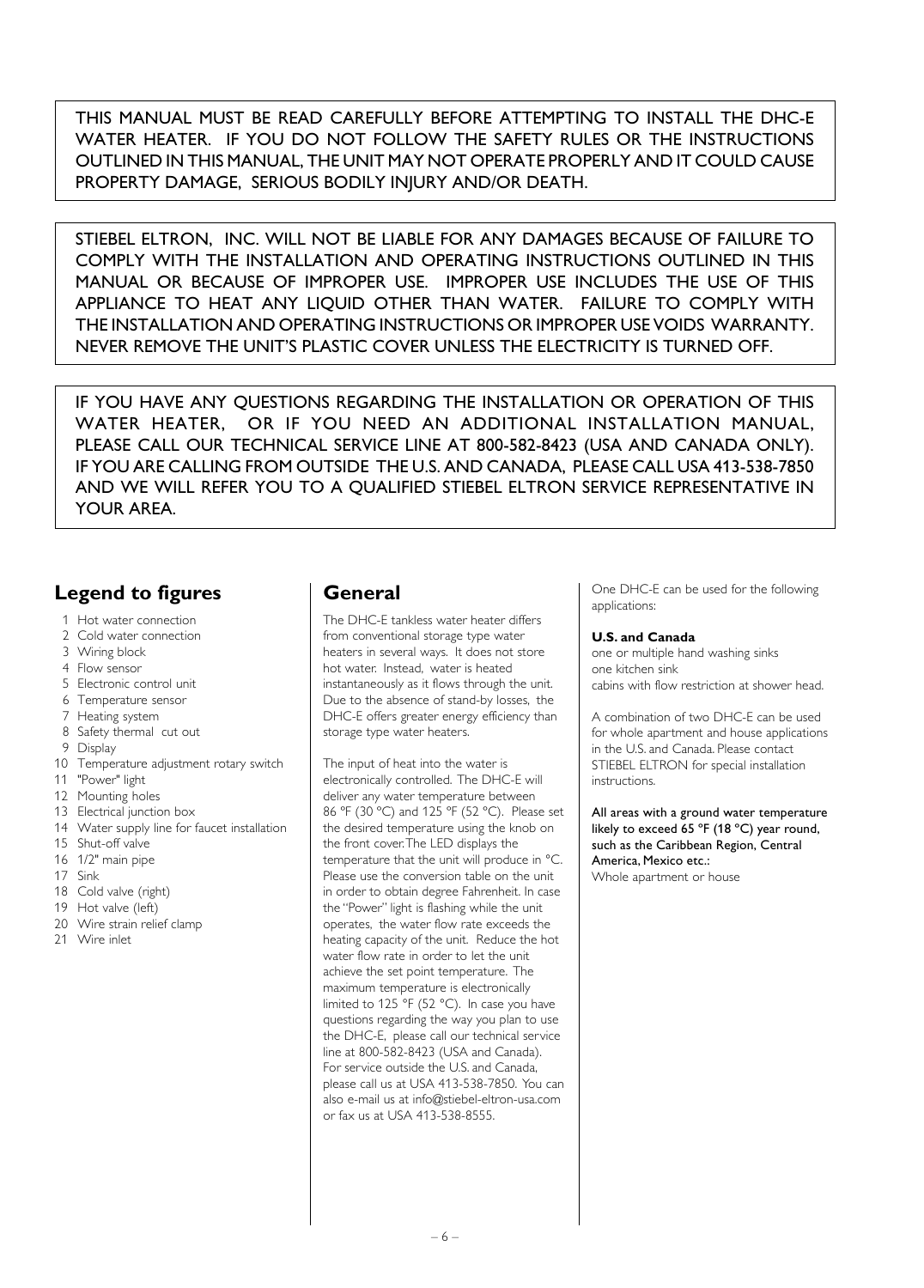# STIEBEL ELTRON

**English**

# **Mounting the unit**

UNIT MUST BE INSTALLED IN A VERTICAL POSITION WITH THE WATER FITTINGS POINTING DOWNWARD. DO NOT INSTALL UNIT WHERE IT WOULD ROUTINELY BE SPLASHED WITH WATER. ELECTRIC SHOCK MAY RESULT.

- 1. Install DHC-E as close as possible to the main hot water draw-off points.
- 2. Install DHC-E in a frost free area. If frost may occur, remove unit before freezing temperatures set in.
- 3. Leave a minimum of 5" of clearance on all sides for servicing.
- 4. Remove plastic cover  $\bullet$
- 5. Mount unit securely to wall by putting two screws through mounting holes  $\bigodot$   $\bigodot$ . Screws and plastic wall anchors for mounting on masonry or wood are provided.

# **Water connections**

- 1. All plumbing work must comply with national and applicable state and local plumbing codes.
- 2. A pressure reducing valve must be installed if the cold water supply pressure exceeds 150 PSI (10 bar).
- 3. Make certain that the cold water supply line has been flushed to remove any scale and dirt.
- 4. Install isolating valve in cold water line as shown in illustration  $\blacktriangle$  -16. This allows the unit to be isolated for maintenance purposes.
- 5. Cold water connection (inlet) is on the right side of the unit, hot water connection (outlet) is on the left side of unit.

#### NOTE: EXCESSIVE HEAT FROM  $\blacktriangle$  SOLDERING ON COPPER PIPES NEAR THE DHC MAY CAUSE DAMAGE.

- 6. Tankless water heaters such as the DHC-E are not required to be equipped with a Pressure and Temperature Relief Valve (P&T). If the local inspector will not pass the installation without a P&T, it should be installed on the hot water outlet side of unit.
- 7. The DHC-E is designed for connection to copper tubing, PEX tubing or a braided stainless steel hose with a ½" NPT female tapered thread. If soldering near the unit is necessary, please direct the flame away from the plastic housing of the unit in order to avoid damage.
- 8. When all plumbing work is completed, check for leaks and take corrective action before proceeding.

# **Electrical connection**

WARNING: BEFORE BEGINNING ANY WORK ON THE ELECTRIC INSTALLATION, BE SURE THAT MAIN BREAKER PANEL SWITCH IS "OFF" TO AVOID ANY DANGER OF ELECTRIC SHOCK. ALL MOUNTING AND PLUMBING MUST BE COMPLETED BEFORE PROCEEDING WITH ELECTRICAL HOOK-UP. WHERE REQUIRED BY LOCAL, STATE OR NATIONAL ELECTRICAL CODES THE CIRCUIT SHOULD BE EQUIPPED WITH A "GROUND FAULT INTERRUPTER".

- 1. All electrical work must comply with national and applicable state and local electrical codes.
- 2. The DHC-E should be connected to a properly grounded dedicated branch circuit of proper voltage rating. In installations with several DHC-E units, each unit requires an independent circuit. Please refer to the technical data table for the correct wire and circuit breaker size.
- 3. The wire must be fed through the rubber seal located between the hot and cold water connections  $\blacksquare$ . Then feed wires through strain relief clamp and tighten clamp down on wire. The "live" wires must be connected to the slots on the terminal block marked L and L. The ground wire must be connected to slot marked with the ground symbol.
- 4. Reinstall plastic cover.

WARNING: AS WITH ANY **ELECTRIC APPLIANCE, FAILURE** TO ELECTRICALLY GROUND UNIT MAY RESULT IN SERIOUS INJURY OR DEATH.

# **Putting the water heater into operation**

WARNING: OPEN HOT WATER FAUCET FOR A FEW MINUTES UNTIL WATER FLOW IS CONTINUOUS AND ALL AIR IS PURGED FROM WATER PIPES. THE UNIT'S PLASTIC COVER MUST BE INSTALLED BEFORE THE CIRCUIT BREAKER IS TURNED ON.

- 1. Turn on circuit breaker to bring electrical power to the unit.
- 2. Adjust the water temperature to the desired level using the knob on the front cover of the unit. The DHC-E displays the temperature in degree Celsius. There is a conversion table on the front cover that allows to convert from degree Celsius to degree Fahrenheit.
- 3. Turn on hot water and wait twenty seconds until temperature has stabilized.
- 4. Check the water temperature with your hand and make sure that it does not feel too hot. Reduce if necessary.

5. Explain to the user how the unit works and familiarise him or her with its use. Advise the user about possible hazards (hot water temperature up to 52 °C). Hand over these instructions, to be kept for future reference.

# **Normal maintenance**

STIEBEL ELTRON **DHC-E** tankless water heaters are designed for a very long service life. Actual life expectancy will vary with water quality and use. The unit itself does not require any regular maintenance. However, to ensure consistent water flow, it is recommended to periodically remove scale and dirt that may build up at the aerator of the faucet or in the shower head. Also, the DHC-E has a built in filter screen that should be cleaned from time to time. In order to do this, turn off the cold water supply at the isolating valve and remove the ground wire . Twist cold water supply tube counterclockwise by 90° and pull towards bottom of unit. Clean screen and put the screen, the cold water supply tube and the ground wire back into their original position. Please be sure that the ground wire is reinstalled and that ground screw is securely tightened after this procedure.

OTHER THAN THE FILTER SCREEN, **IN THE DHC-E** DOES NOT CONTAIN ANY PARTS SERVICEABLE BY THE LAY PERSON. IN CASE OF MALFUNCTION PLEASE CONTACT A LICENSED PLUMBER OR ELECTRICIAN.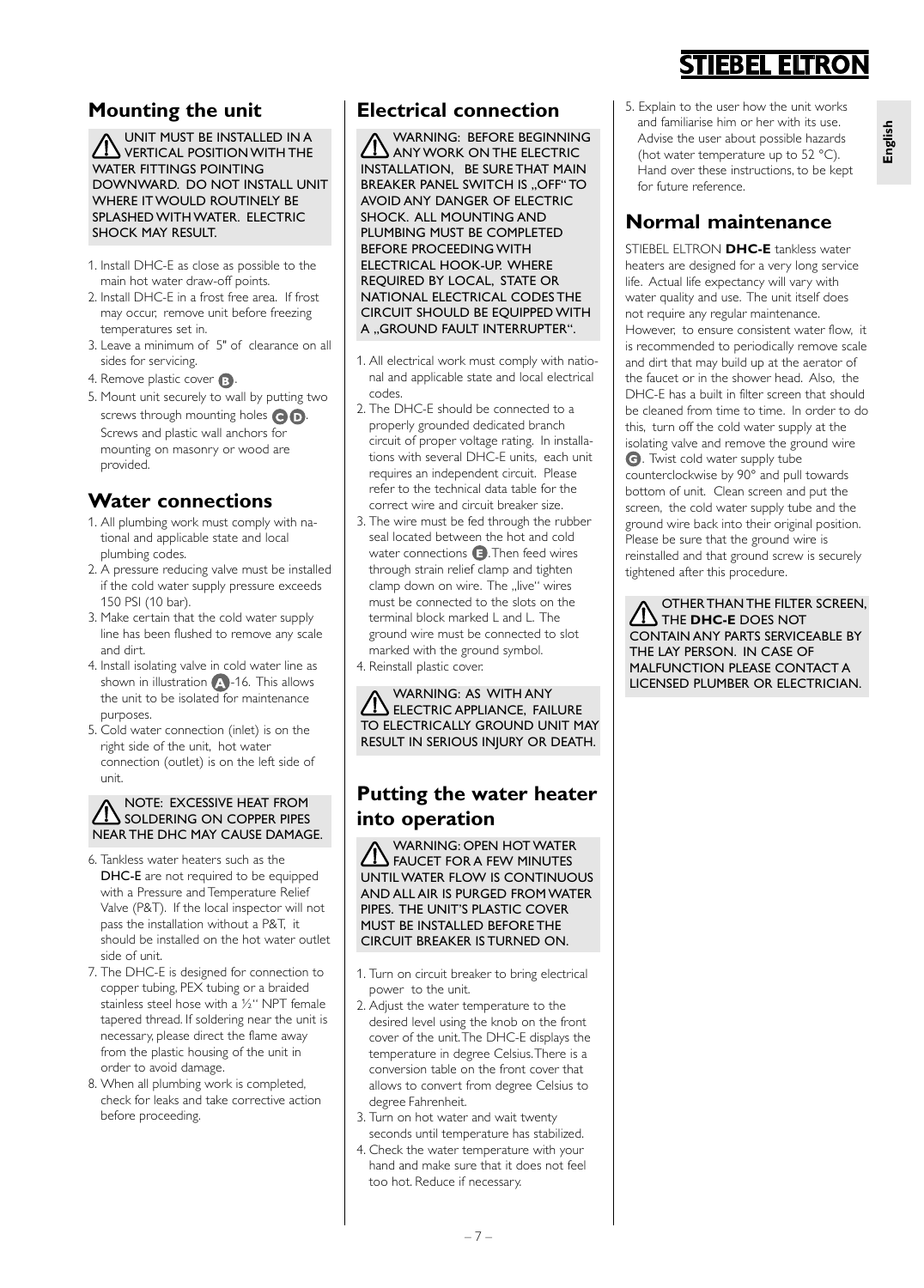# **Technical Data**

| Model                                                        |                          |     | DHC-E8                 |                  | <b>DHC-E 10</b>        |  |  |
|--------------------------------------------------------------|--------------------------|-----|------------------------|------------------|------------------------|--|--|
| Phase                                                        |                          |     |                        |                  |                        |  |  |
| Voltage                                                      |                          | 208 | 240                    | 208              | 240                    |  |  |
| Wattage                                                      | kW                       | 5.4 | 7.2                    | 7.2              | 9.6                    |  |  |
| Ampere                                                       | $\wedge$                 |     | 30                     | 35               | 40                     |  |  |
| Min. required circuit breaker size<br>A <sub>1</sub>         |                          | 30  | 40                     | 40               | 50                     |  |  |
| Recommended wire size                                        | AWG COPPER   10          |     | 8                      | 8                | 8                      |  |  |
| Min. water flow<br>to activate unit<br>Pressure loss in unit | GPM / I/min<br>PSI / bar |     | 0.45/1.7<br>1.46 / 0.1 |                  | 0.45/1.7<br>1.46 / 0.1 |  |  |
| Nominal water volume                                         |                          |     |                        | 0.13 GAL / 0.5 I |                        |  |  |
| Working pressure max.                                        |                          |     |                        | 150 PSI / 10 bar |                        |  |  |
| Tested to pressure                                           |                          |     |                        | 300 PSI / 20 bar |                        |  |  |
| Weight                                                       | lbs. / kg                |     | 5.9 / 2.7              |                  | 5.9 / 2.7              |  |  |
| Water connections                                            |                          |     |                        | $1/2"$ NPT       |                        |  |  |

– Suitable for supply with up to 95 °F / 35 °C

– Tankless water heaters are considered a non-continuous load

– Conductors should be sized to maintain a voltage drop of less than 3 % under load

# **Troubleshooting**

| <b>Symptom</b>                                                                 | <b>Possible Cause</b>                                     | Solution                                                                |  |
|--------------------------------------------------------------------------------|-----------------------------------------------------------|-------------------------------------------------------------------------|--|
| No hot water                                                                   | - circuit breaker off<br>- safety thermal cut-out tripped | - tum circuit breaker on<br>$-$ reset thermal cut-out.                  |  |
|                                                                                | - not enough flow rate to activate unit                   | - clean filter screen at unit.<br>- clean faucet aerator or shower head |  |
| Water not hot enough                                                           | - water flow too high                                     | reduce water flow rate until light on<br>front cover stops blinking     |  |
|                                                                                | $-$ voltage too low                                       | supply correct voltage to unit<br>$\overline{\phantom{a}}$              |  |
| LED displays one of the following fault codes :<br> 91, 92, 93, 94, 95, 96, 97 | problem with electronic controls                          | - contact STIEBEL ELTRON.                                               |  |

If you are not able to resolve a problem please contact us toll free at 800-582-8423 before removing the unit from the wall. STIEBEL ELTRON is happy to provide technical assistance. In most instances, we can resolve the problem over the phone.

## **Spare parts**

| No. Spare part            | Model | DHC-E8   | <b>DHC-E 10</b> |
|---------------------------|-------|----------|-----------------|
| Heating system            |       | 17 03 03 | 17 03 04        |
| Electronic control device |       | 17 03 07 |                 |
| 3) Safety thermal cut out |       | 17 03 05 |                 |
| Flow sensor               |       | 17 03 02 |                 |
| (5) Plumbing connection   |       | 16 58 93 |                 |
| (6) Housing (back)        |       | 16 58 91 |                 |
| Housing (front)           |       | 17 03 06 |                 |
| Filter screen<br>(8)      |       | 15 31 68 |                 |
| Module chassis<br>(9)     |       | 16 35 60 |                 |
| Hall sensor               |       | 08 09 35 |                 |
| $(A +$                    |       | 1122122  |                 |

| (11) Temperature adjustment rotary switch | 16 24 62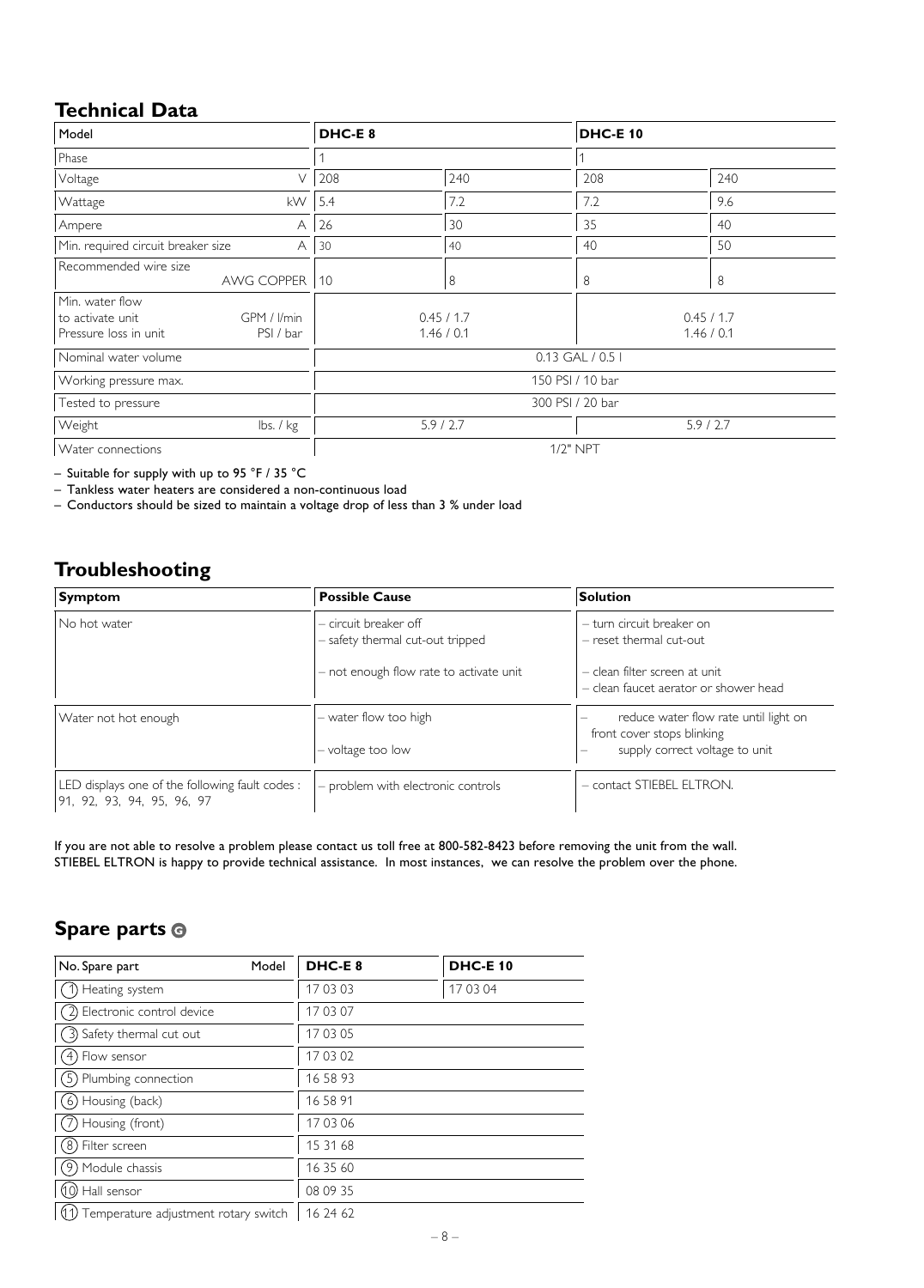# **STIEBEL ELTRON**

ANTES DE INSTALAR EL CALENTADOR DE AGUA DHC-E FAVOR LEA CUIDADOSAMENTE ESTE MANUAL. EL NO SEGUIR LAS NORMAS DE SEGURIDAD O LAS INSTRUCCIONES PRESENTADAS EN ESTE MANUAL PUEDE OCASIONAR QUE LA UNIDAD NO FUNCIONE APROPIADAMENTE Y PODRÍA CAUSAR DAÑOS A LA PROPIEDAD, SERIAS HERIDAS CORPORALES Y/O LA MUERTE.

STIEBEL ELTRON, INC. NO SE HACE RESPONSABLE POR DAÑOS OCASIONADOS AL NO SEGUIR LAS INSTRUCCIONES DE INSTALACIÓN Y OPERACIÓN PRESENTADAS EN ESTE MANUAL, O POR USO INADECUADO DE LA UNIDAD. USO INADECUADO INCLUYE EL USO DE ESTA ARTEFACTO PARA CALENTAR OTROS LÍQUIDOS QUE NO SEA AGUA. EL NO SEGUIR LAS INSTRUCCIONES DE INSTALACIÓN Y OPERACIÓN O EL USO INDEBIDO DEL ARTEFACTO ANULA AUTOMÁTICAMENTE LA GARANTÍA. ASEGÚRESE QUE LA ELECTRICIDAD HA SIDO APAGADA ANTES DE REMOVER LA CUBIERTA PLÁSTICA DE LA UNIDAD.

SI TIENE CUALQUIER PREGUNTA REFERENTE A LA INSTALACIÓN U OPERACIÓN DE ESTE CALENTADOR DE AGUA, O SI NECESITA UN MANUAL DE INSTALACIÓN ADICIONAL, POR FAVOR LLAME A NUESTRA LÍNEA DE SERVICIO TÉCNICO AL 800-582-8423 (SI SE ENCUENTRA EN USA O CANADÁ, SOLAMENTE). SI LLAMA DE FUERA DE LOS ESTADOS UNIDOS O CANADÁ, POR FAVOR LLAME AL USA 413-538-7850 Y LO REFERIREMOS A UN REPRESENTANTE CALIFICADO DE LOS SERVICIOS DE STIEBEL ELTRON EN SU ÁREA.

## **Clave para las figuras**

- 1 Conexión para el agua caliente
- 2 Conexión para el agua fría
- 3 Bloque del cableado
- 4 Medidor del flujo
- 5 Unidad de control electrónico
- 6 Medidor de temperatura
- 7 Sistema calentador
- 8 Interruptor térmico de seguridad
- 9 Pantalla
- 10 Perilla para ajuste de la temperatura
- 11 Luz de "Encendido"
- 12 Agujeros para montaje
- 13 Caja de empalmes eléctrico
- 14 Línea de suministro de agua para la instalación del grifo
- 15 Llave de paso
- 16 1/2" Tubería principal
- 17 Lavabo
- 18 Llave de agua fría (derecha)
- 19 Llave de agua caliente (izquierda) 20 Abrazadera para reducir la tensión del cable
- 21 Entrada del cable

## **Características Generales**

El calentador de agua sin tanque DHC-E se diferencia de los calentadores con tanque tradicionales de varias maneras. No tiene almacén de agua. En su lugar el agua es calentada instantáneamente cuando pasa a través de la unidad. Debido a la ausencia de pérdida de calor en el tanque, el calentador DHC-E ofrece mayor eficiencia energética que los calentadores con almacenamiento de agua.

El calor suministrado al agua es controlado electrónicamente. El calentador DHC-E puede calentar el agua a cualquier temperatura entre los 86 ºF (30 ºC) y 125 ºF (52 ºC). Por favor, ajuste la temperatura deseada utilizando la perilla en la cubierta frontal de la unidad. La pantalla LED le mostrará la temperatura que la unidad producirá en °C. Por favor, utilice la tabla de conversión en la unidad para obtener grados Fahrenheit. En el caso que la luz de "encendido" ("Power") parpadee mientras la unidad está funcionando, indica que el flujo de agua excede la capacidad de la unidad. Para resolver este problema disminuya el flujo de agua caliente para permitir a la unidad alcanzar la temperatura deseada. La temperatura máxima está limitada electrónicamente a 125 °F (52 °C). En caso que tenga alguna pregunta referente a la forma en que usted desea utilizar el calentador DHC-E, por favor llame a nuestra línea de servicios técnicos al 800-582-8423 (si se encuentra en USA o Canadá). Para solicitar servicios fuera de los Estados Unidos o Canadá, por favor llámenos al 413-538-7850. También puede comunicarse con nosotros por correo electrónico a la siguiente dirección: info@stiebel-eltronusa.com o por fax al 413-538-8555.

Un calentador DHC-E puede ser utilizado para:

#### **U.S. y Canadá**

uno o múltiples lavabos en el baño un lavadero para la cocina cabañas con restrictores de flujo en la cabeza de la ducha Una combinación de dos DHC-E pueden ser utilizados para todos las aplicaciones necesarias en un apartamento o casa en los Estados Unidos y Canadá. Por favor comuníquese con STIEBEL ELTRON para instrucciones especiales para la instalación.

Para todas aquella áreas donde la temperatura del agua fría generalmente sobrepasan los 65 ºF (18 ºC) a lo largo de todo el año, tales como las regiones del Caribe, América Central, México, etc.: Las unidades pueden dar servicio a todo un apartamento o casa

**Español**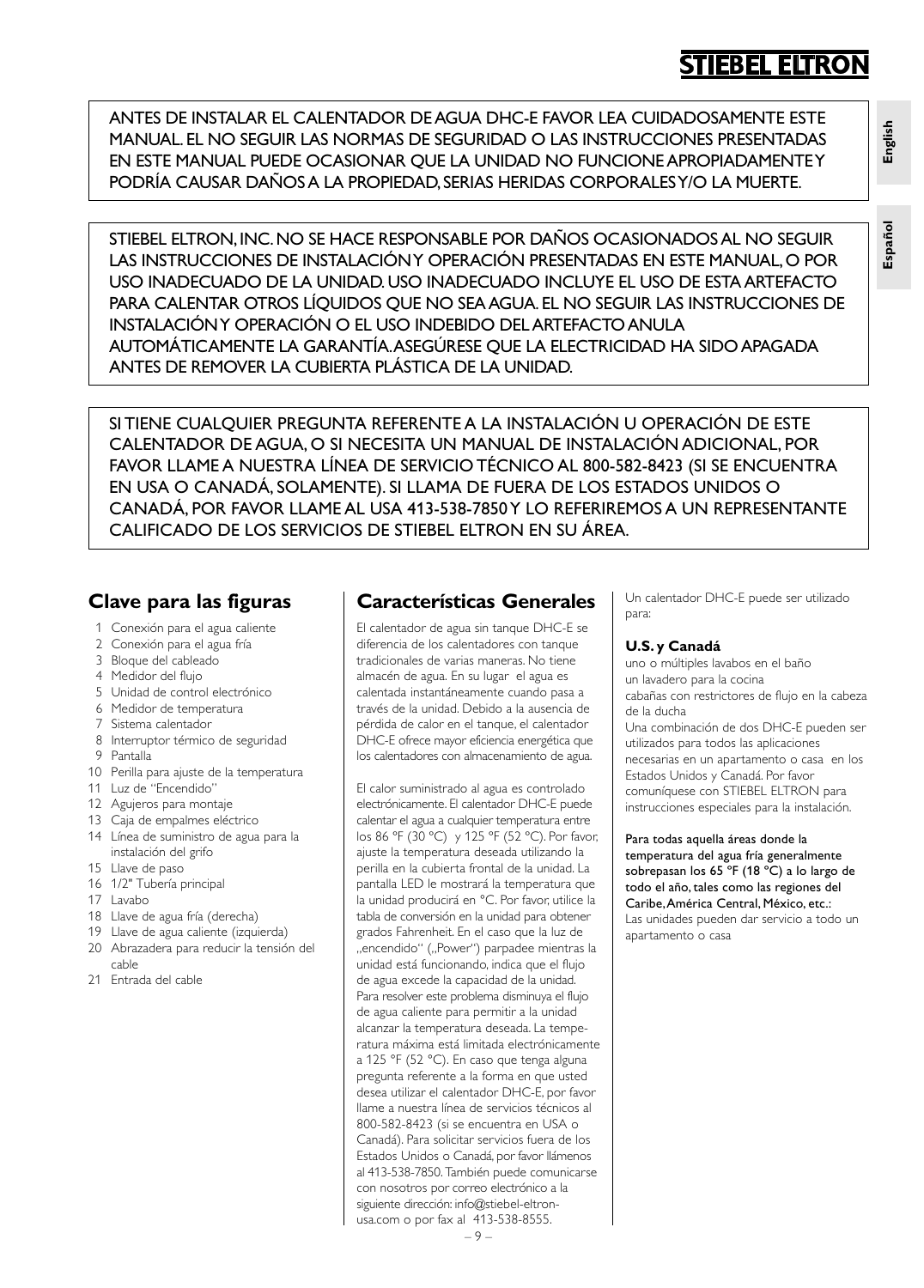# **Colocación y montaje de la unidad**

LA UNIDAD DEBE SER INSTALADA LA UNIDAD BESE SERVICES CONEXIONES A LAS TUBERÍAS DE AGUA DIRIGIDAS HACIA ABAJO. NO INSTALE LA UNIDAD A LA INTEMPERIE O DONDE PUEDA SER SALPICADA CON AGUA FRECUENTEMENTE DADO QUE PUEDE OCASIONAR CORTO-**CIRCUITOS** 

- 1. Instale el calentador DHC-E tan cerca como sea posible del lugar donde se necesite más agua caliente.
- 2. Instale el calentador DHC-E en un área donde no exista riesgo de congelación del agua. Si el agua puede congelarse, remueva la unidad antes que la temperatura baje al punto de congelación.
- 3. Deje un mínimo de 5" libre en todos los lados del calentador para facilitar servicio y mantenimiento.
- 4. Retire la cubierta plástica. B.
- 5. Asegure la unidad a la pared pasando dos tornillos a través de los agujeros apropiados. **OD**. Se incluyen tornillos y abrazaderas plásticas para instalación en mampostería o madera.

# **Conexiones de agua**

- 1. Todo el trabajo de plomería debe cumplir con los códigos de plomería estatales y locales.
- 2. Una válvula para reducir la presión debe ser instalada, si la presión del suministro de agua excede los 150 PSI (10 bar).
- 3. Asegúrese que la línea que suministra el agua fría ha sido limpiada para remover sucio y cualquier depósito presente.
- 4. Instale la válvula para aislar la línea de agua fría, como se muestra en la figura  $\blacktriangle$ -16. Esto le permitirá aislar la unidad para facilitar instalación y mantenimiento.
- 5. La conexión del agua fría (entrada) está en el lado derecho de la unidad, la conexión de agua caliente (salida) está en el lado izquierdo de la unidad.

#### NOTA: EL CALOR EXCESIVO AND PRODUCIDO DURANTE LA SOLDADURA DE TUBERÍAS DE COBRE CERCA DEL CALENTADOR DHC, PUEDE CAUSAR DAÑOS A LA UNIDAD.

- 6. Calentadores de agua sin tanque tales como el DHC-E no requieren estar equipados con Válvulas de Escape de Presión y Temperatura (P&T). Si el inspector local no autoriza la instalación sin la válvula P&T, esta debe ser instalada en el lado de la unidad que corresponde a la salida del agua caliente.
- 7. El calentador DHC-E está diseñado para ser conectado a tuberías de cobre, tubos PEX o a una manguera entretejida con acero inoxidable, con una conexión hembra de NPT de 1/2". Si se necesita soldar muy cerca de la unidad, por favor mantenga la llama lo más lejos posible del

plástico que cubre la unidad, para evitar .<br>daños a la misma.

8. Cuando todo el trabajo de plomería esté terminado revise que no existan fugas de agua, y en caso de ser necesario repárelas antes de continuar con la instalación.

# **Conexión Eléctrica**

ADVERTENCIA; ANTES DE COMENZAR CUALQUIER TRABAJO EN LA INSTALACIÓN ELÉCTRICA, ASEGÚRESE QUE EL INTERRUPTOR EN EL PANEL DE INTERRUPTORES DE CIRCUITO ("BREAKER PANEL") ESTA APAGADO ("OFF") PARA EVITAR POSIBLE SACUDIDA ELÉCTRICA. ANTES DE COMENZAR LA INSTALACIÓN ELÉCTRICA, LA UNIDAD DEBE ESTAR CORRECTAMENTE MONTADA A LA PARED Y TODA LA CONEXIÓN DE PLOMERÍA TERMINADA. EN CASO QUE LAS REGULACIONES LOCALES, ESTATALES O NACIONALES LO REQUIERAN, EL CIRCUITO DEBE SER EQUIPADO CON UN "INTERRUPTOR DE FALTA DE TIERRA".

- 1. Todo el trabajo eléctrico debe ser llevado a cabo cumpliendo con los códigos eléctricos nacionales o locales.
- 2. El calentador DHC-E debe ser conectado a un circuito conectado a tierra y que lleve el apropiado voltaje a la unidad. En instalaciones con varios calentadores DHC-E, cada unidad necesita un circuito independiente. Por favor referirse a la tabla de datos técnicos para identificar el cableado apropiado y el tamaño requerido del interruptor de circuitos.
- 3. El cable debe ser introducido a través del sello de goma entre las conexiones de agua caliente y fría Entonces pase los cables a través de la abrazadera y ajuste la tensión sobre el cable. Los cables "vivos" deben ser conectados a las ranuras en el bloque terminal marcados L y L. El cable a tierra debe ser conectado en conexión marcada con el símbolo de tierra. 4. Reinstale la cubierta plástica.

ADVERTENCIA: COMO CON CUALQUIER ARTEFACTO ELÉCTRICO, CONEXIÓN INAPROPIADA A TIERRA PUEDE OCASIONAR SERIOS DAÑOS A LA UNIDAD, DAÑOS PERSONALES O LA MUERTE.

# **Arranque inicial**

ADVERTENCIA: ABRA LA LLAVE DEL AGUA CALIENTE POR ALGUNOS MINUTOS HASTA QUE EL FLUJO DE AGUA SEA CONTINUO Y TODO EL AIRE HAYA SALIDO DE LAS TUBERÍAS DEL AGUA. LA CUBIERTA PLÁSTICA DE LA UNIDAD DEBE SER INSTALADA ANTES QUE EL INTERRUPTOR DE CIRCUITOS SEA ENCENDIDO ("ON")

- 1. Pase el interruptor de circuitos a la posición ON para suministrar electricidad a la unidad.
- 2. Ajuste la temperatura del agua al nivel deseado utilizando la perilla al frente de la unidad. El calentador DHC-E presenta la temperatura en grados Celsius. Hay una tabla de conversión en la cubierta frontal de la unidad que le permite convertir grados Celsius a grados Fahrenheit.
- 3. Abra la llave del agua caliente y espere veinte segundos hasta que la temperatura se estabilice
- 4. Sienta la temperatura del agua con su mano para asegurarse que no esté muy caliente. Reduzca la temperatura si es necesario.
- 5. Explíquele al usuario como funciona la unidad y ayúdelo a familiarizarse con su uso. Informe al usuario de los posibles peligros (temperatura del agua caliente por encima de 52 °C). Entregue las instrucciones, para ser guardadas en un lugar seguro.

# **Mantenimiento rutinario**

Los calentadores de agua sin tanque de STIEBEL ELTRON DHC-E están diseñados para larga duración. La duración de la unidad varía dependiendo de la calidad del agua utilizada y del uso. La unidad no necesita mantenimiento regular. Sin embargo, para asegurar flujo continuo de agua, se recomienda que se remueva periódicamente cualquier sucio o depósito que se pueda acumular en la salida de agua del grifo o en la cabeza de la ducha. También, el calentador DHC-E tiene un filtro interno que debe ser limpiado regularmente. Para hacer esto, cierre el suministro de agua fría en la válvula aislante y remueva el cable a tierra.  $\bigodot$ . Doble el tubo de suministro de agua 90° en el sentido opuesto a las manecillas del reloj y hale hacia abajo de la unidad. Limpie el filtro y póngalo de nuevo, conecte la tubería que suministra el agua fría y el cable a tierra, tal como estaban originalmente. Asegúrese que la conexión a tierra esté colocada apropiadamente y que el tornillo que sujeta esta conexión esté bien ajustado después de este procedimiento.

LA ÚNICA PARTE DE LOS CALENTADORES DHC-E QUE REQUIERE SERVICIO ES EL FILTRO. EN CASO DE OTRO MALFUNCIONAMIENTO, POR FAVOR CONTACTE A UN PLOMERO O ELECTRICISTA PROFESIONAL.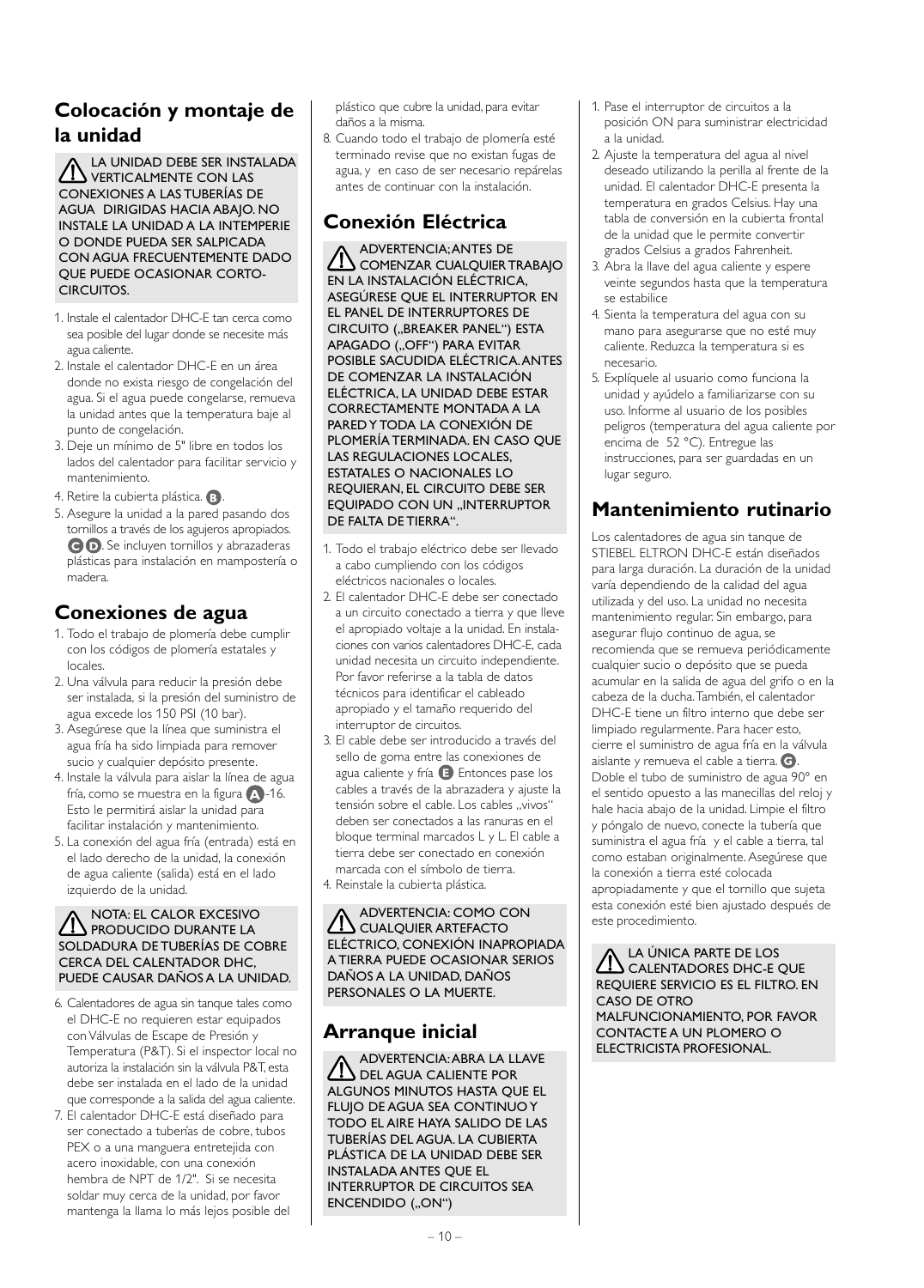# **STIEBEL ELTRO**

**Español**

## **Datos Técnicos**

| Modelo                                                                                                                  | DHC-E8      |                        |                  |                          |
|-------------------------------------------------------------------------------------------------------------------------|-------------|------------------------|------------------|--------------------------|
| Fase                                                                                                                    |             |                        |                  |                          |
| Voltaje                                                                                                                 | 208         | 240                    | 208              | 240                      |
| Potencia en vatios                                                                                                      | 5.4<br>$kW$ | 7.2                    | 7.2              | 9.6                      |
| Amperios                                                                                                                | 26<br>A     | 30                     | 35               | 40                       |
| Tamañó mínimo requerido del interruptor auto                                                                            | 30<br>AI    | 40                     | 40               | 50                       |
| Tamañó recomendado del cable<br>AWG COPPER   10                                                                         |             | 8                      | 8                | 8                        |
| Flujo mínimo de agua necesario para activar<br>la unidad<br>GPM / I/min<br>Pérdida de presión en la unidad<br>PSI / bar |             | 0.45/1.7<br>1.46 / 0.1 |                  | 0.45 / 1.7<br>1.46 / 0.1 |
| Volumen nominal de agua                                                                                                 |             |                        | 0.13 GAL / 0.5 I |                          |
| Máxima presión durante uso                                                                                              |             |                        | 150 PSI / 10 bar |                          |
| Presión de prueba                                                                                                       |             |                        | 300 PSI / 20 bar |                          |
| Pesot<br>lbs. / kg                                                                                                      |             | 5.9 / 2.7              |                  | 5.9 / 2.7                |
| Conexiones de agua                                                                                                      |             |                        | $1/2"$ NPT       |                          |

– Apropiado para temperaturas de hasta 35°C / 95 °F

– Apropiado para ser alimentado con agua fría

– Calentadores de agua sin tanque son considerados de carga no continúa

– Conductores deben ser de la medida apropiada para mantener una caída de voltaje de menos de 3 % bajo carga

# **Identificar y resolver problemas**

| Problema                                                                              | <b>Posble Causa</b>                                                                                                                                                       | <b>Solución</b>                                                                                                                                                                                            |
|---------------------------------------------------------------------------------------|---------------------------------------------------------------------------------------------------------------------------------------------------------------------------|------------------------------------------------------------------------------------------------------------------------------------------------------------------------------------------------------------|
| No hay agua caliente                                                                  | -El interruptor del circuito está apagado ("OFF")<br>-El interruptor de seguridad térmico se ha<br>activado<br>-No hay suficiente flujo de agua para activar la<br>unidad | - Encienda el interruptor en el circuito<br>- Reestablezca la posición original del<br>interruptor térmico<br>- Limpie el filtro de la unidad<br>- Limpie el rociador del grifo o la cabeza de la<br>ducha |
| El agua no está lo suficientemente caliente                                           | – El flujo de agua es muy alto<br>– El voltaje es muy bajo                                                                                                                | - Reduzca el flujo de agua hasta que la luz al<br>frente de la cubierta de la unidad deje de<br>parpadear<br>- Suministre el voltaje apropiado a la unidad                                                 |
| Pantalla muestra uno de los siguiente códigos<br>de falla: 91, 92, 93, 94, 95, 96, 97 | - Problema con el control electrónico                                                                                                                                     | - Comuníquese con STIEBEL ELTRON.                                                                                                                                                                          |

Si no puede reparar un problema, por favor llámenos al 800-582-8423 antes de retirar la unidad de la pared. STIEBEL ELTRON se complace en proveer asistencia técnica. En la mayoría de los casos, los problemas se pueden resolver a través del teléfono.

# **Repuestos**

| Modelo<br>Requesto No.                          | DHC-E8         | <b>DHC-E10</b> |  |
|-------------------------------------------------|----------------|----------------|--|
| Sistema calentador                              | 17 03 03       | 17 03 04       |  |
| Sistema de control electrónico                  | 17 03 07       |                |  |
| 3) Interruptor térmico de seguridad             | 17 03 05       |                |  |
| Medidor de flujo                                | 17 03 02       |                |  |
| (5) Conexión de tubería                         | 16 58 93       |                |  |
| (6) Cubierta (parte posterior)                  | 16 58 91       |                |  |
| Cubierta (parte frontal)                        | 170306         |                |  |
| (8) Filtro                                      | 15 31 68       |                |  |
| (9) Armazón del módulo                          | 16 35 60       |                |  |
| (10) Medidor tipo "Hall"                        | 08 09 35       |                |  |
| $(11)$ Parilla para al ajusto de la temperatura | 16 JA 6 $\cap$ |                |  |

11 Perilla para el ajuste de la temperatura 16 24 62